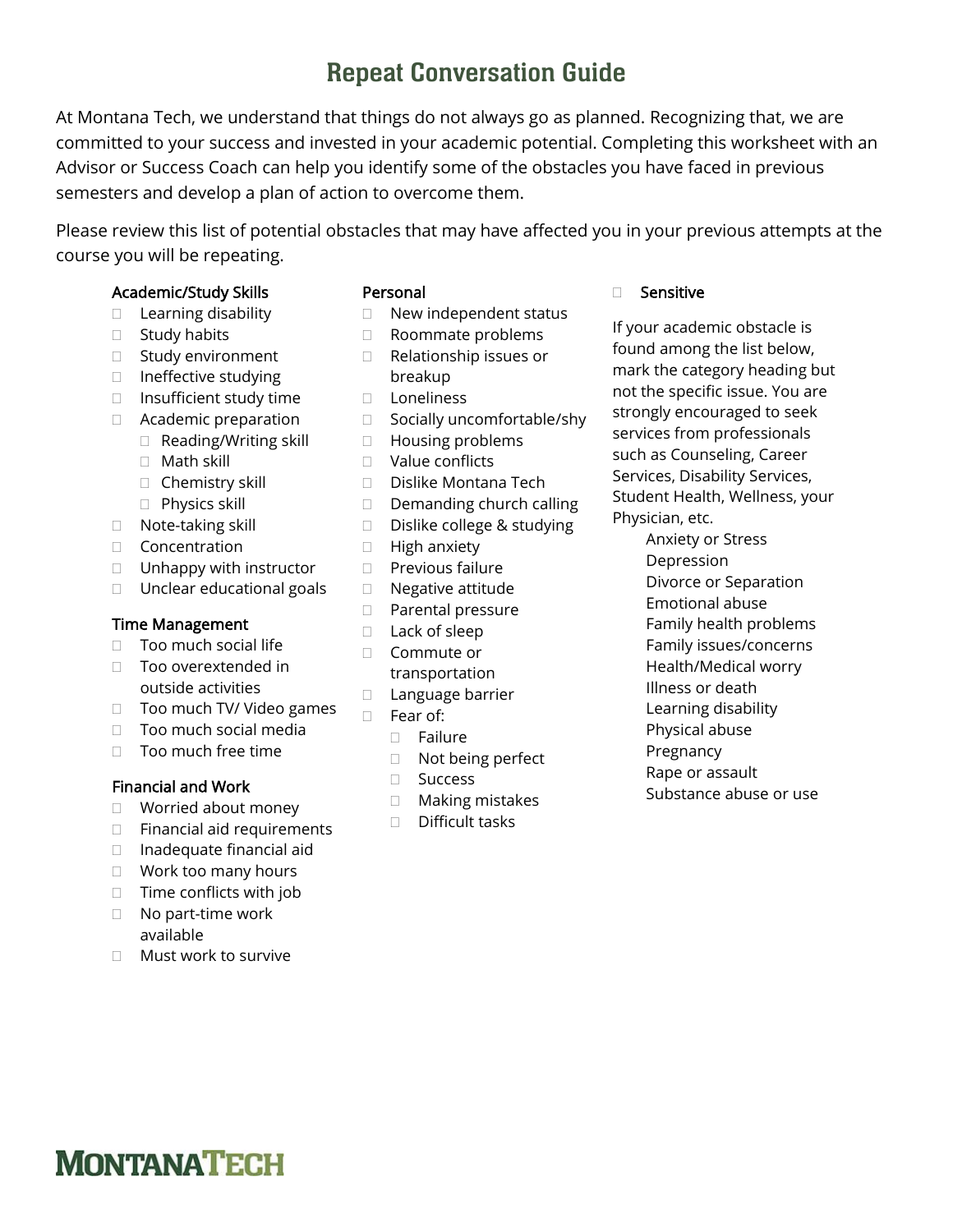## Repeat Conversation Guide

List three of your strengths or amazing academic experiences you have had.

- 1. \_\_\_\_\_\_\_\_\_\_\_\_\_\_\_\_\_\_\_\_\_\_\_\_\_\_\_\_\_\_\_\_\_\_\_\_\_\_\_\_\_\_\_\_\_\_\_\_\_\_\_\_\_\_\_\_\_\_\_\_\_\_\_\_\_\_\_\_\_\_\_\_\_\_\_\_\_\_
- 2. \_\_\_\_\_\_\_\_\_\_\_\_\_\_\_\_\_\_\_\_\_\_\_\_\_\_\_\_\_\_\_\_\_\_\_\_\_\_\_\_\_\_\_\_\_\_\_\_\_\_\_\_\_\_\_\_\_\_\_\_\_\_\_\_\_\_\_\_\_\_\_\_\_\_\_\_\_\_
- $3.$

Together, we will create an action plan that will address some of the obstacles you previously. This is designed to support you in creating a path to success in this course (and beyond!).

| Obstacle:                               | <b>Action Steps:</b> |
|-----------------------------------------|----------------------|
| How did it interfere with your success? | How will this help?  |
| Obstacle:                               | <b>Action Steps:</b> |
| How did it interfere with your success? | How will this help?  |

Please keep this for your records